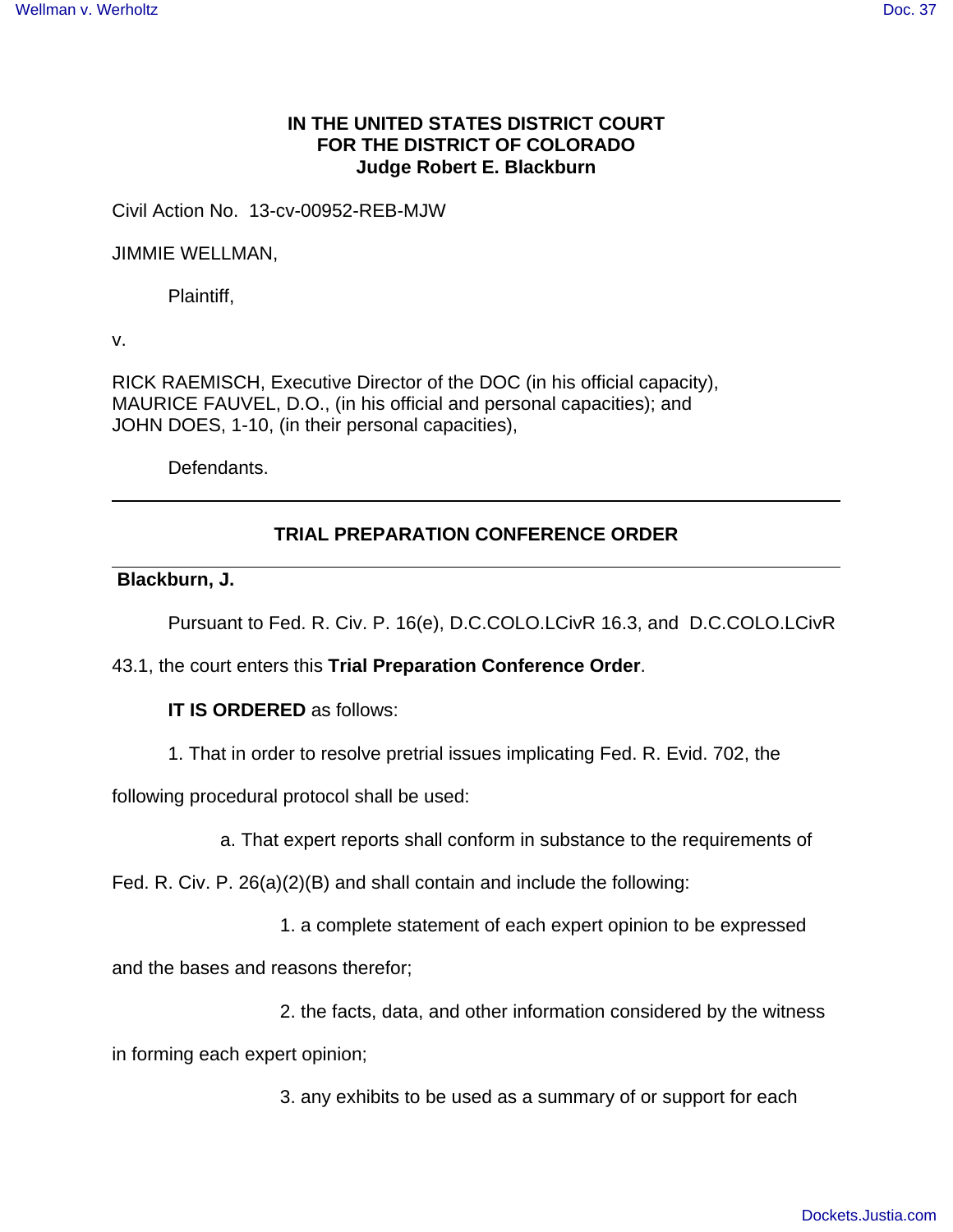expert opinion;

4. the qualifications of the witness, including a list of all publications authored by the witness within the preceding ten years, stated in a curriculum vitae  $("C.V."):$ 

5. the compensation to be paid the expert for the study and testimony; and

6. a listing of any other cases in which the witness has testified as an expert at trial or by deposition within the preceding four years;

b. That all motions raising issues under Fed. R. Evid. 702 as codified and construed shall be filed by **March 16, 2014**, and marshaled thereafter as prescribed by **D.C.COLO.LCivR 7.1C.**;

c. That for each putative expert witness with respect to whom the movant objects for any reason, the movant shall provide the following:

1. whether the movant contends that the testimony of the expert is unnecessary or irrelevant; and if so, why;

2. whether the movant objects to the qualifications of the witness; and if so, why (stated in detail); and

3. whether the movant objects to any opinion to be offered by the expert; and if so:

a. which opinion; and

b. the specific basis and authority for any objection stated and presented in terms of Fed. R. Evid. 401 and/or 702(a), (b), (c), or (d), i.e., whether the objection impugns the relevancy of the opinion, whether the objection impugns the sufficiency of the facts and data used in support of the opinion, whether the objection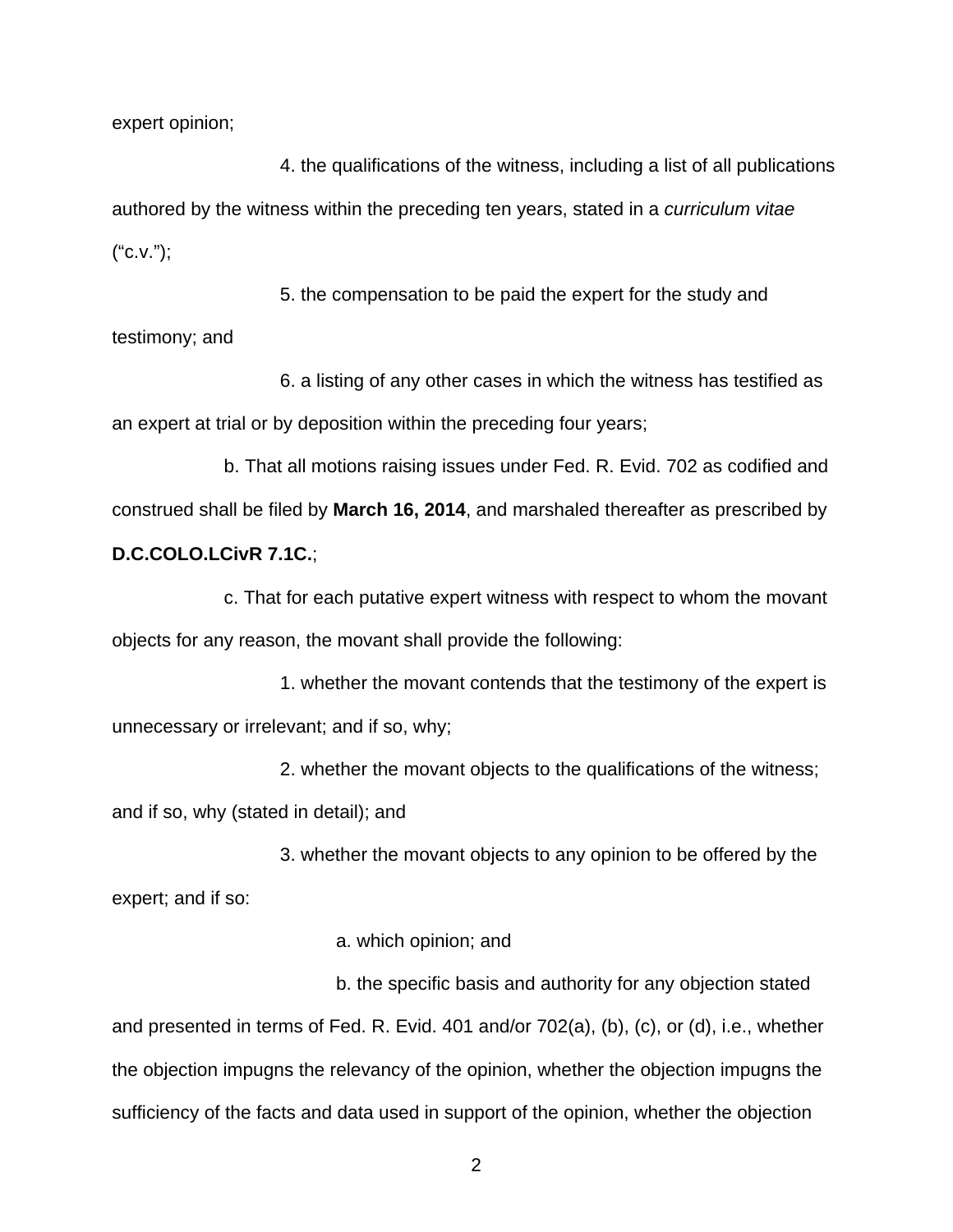impugns the principles and methods on which the expert relied in support of the opinion, or whether the objection impugns how the expert has applied the principles and methods reliably to the facts of the case relevant to the opinion; and

d. That for each putative expert witness whose necessity, qualifications, or opinions are opposed by the movant, the party offering the expert shall provide in response to the motion the following:

1. a c.v. for the expert;

2. a statement of each opinion to be offered by the expert that is opposed by the movant; and

3. the relevance and bases for each allegedly objectionable statement to be offered by the expert, including

a. the facts or data on which the expert relied in support of the opinion made the focus and subject of objection;

b. the principles and methods on which the expert relied in support of the opinion made the focus and subject of objection; and

c. how the expert has applied the principles and methods

reliably to the facts of the case relevant to the opinion made the focus and subject of objection;

2. That trial by jury shall commence **October 20, 2014**, at 8:30 a.m., in courtroom A1001, located on the 10<sup>th</sup> Floor North, of the Alfred A. Arraj, United States Courthouse Annex, 901 19<sup>th</sup> Street, Denver, Colorado 80294, at which trial all parties shall appear in person without further notice, order, or subpoena;

3. That the court reserves three (3) days for trial;

4. That counsel and any pro se party shall appear in courtroom A1001 on the first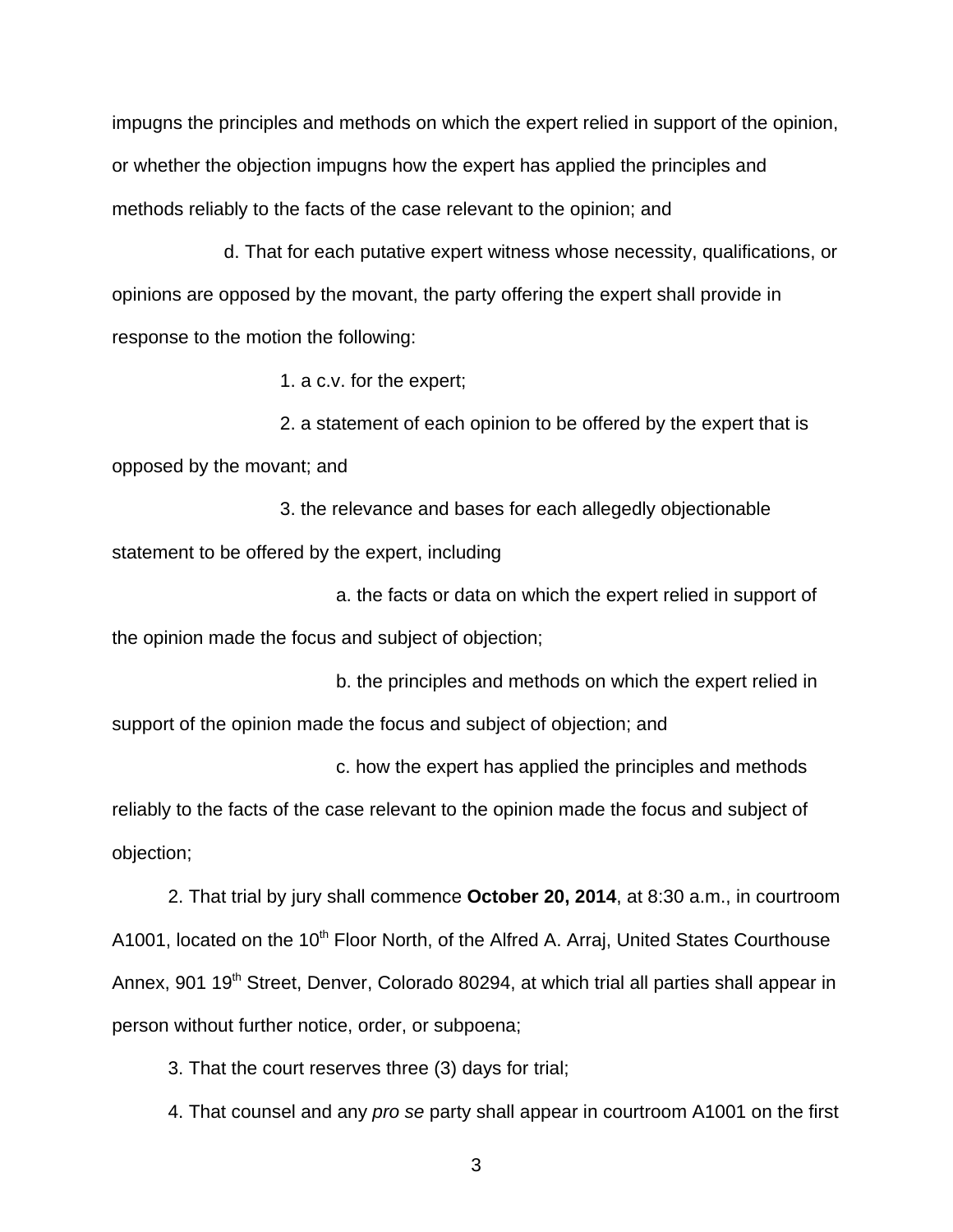day of trial at 8:00 a.m., to review and discuss with the courtroom deputy clerk and the court, if necessary, any final details, arrangements, or requirements concerning the trial;

5. That a combined **Trial Preparation Conference** and **Final Pretrial Conference** (conference) shall commence on **October 17, 2013**, at 10:00 a.m., in courtroom A1001;

6. That the proposed Final Pretrial Order, submitted pursuant to District Court ECF Procedures V.5.1, shall be presented for the approval of the court no later than seven (7) days before the final pretrial conference, i.e. by October 10, 2014;

7. That lead counsel and any pro se party shall attend the conference;

8. That for use and consideration during the conference, the parties shall prepare and submit a proposed Final Pretrial Order in the time, manner, and form prescribed by D.C.COLO.LCivR 16.3 and the "Instructions Final Pretrial Order" to **Local Rules of Practice - Forms**

### http://www.cod.uscourts.gov/CourtOperations/RulesProcedures/Forms.aspx; except

that the proposed Final Pretrial Order under section "**7. EXHIBITS**"shall not require the parties to list the exhibits to be offered by each party as otherwise required under subsection "a" (See *instead, paragraph 8, infra.), and shall provide under subsection* "b" that copies of exhibits must be provided to opposing counsel or any pro se party no later than 45 days before trial and that objections to the exhibits must be served by personal delivery, electronic mail, or facsimile no later than 30 days before trial;

9. That at the outset of the conference, the parties shall submit one Parties' Joint Exhibit List on the form required by the court (an original for the court with copies for the courtroom deputy clerk, the court reporter, and all other parties) and in addition to the information required to be submitted under section "**6. WITNESSES**" of the final pretrial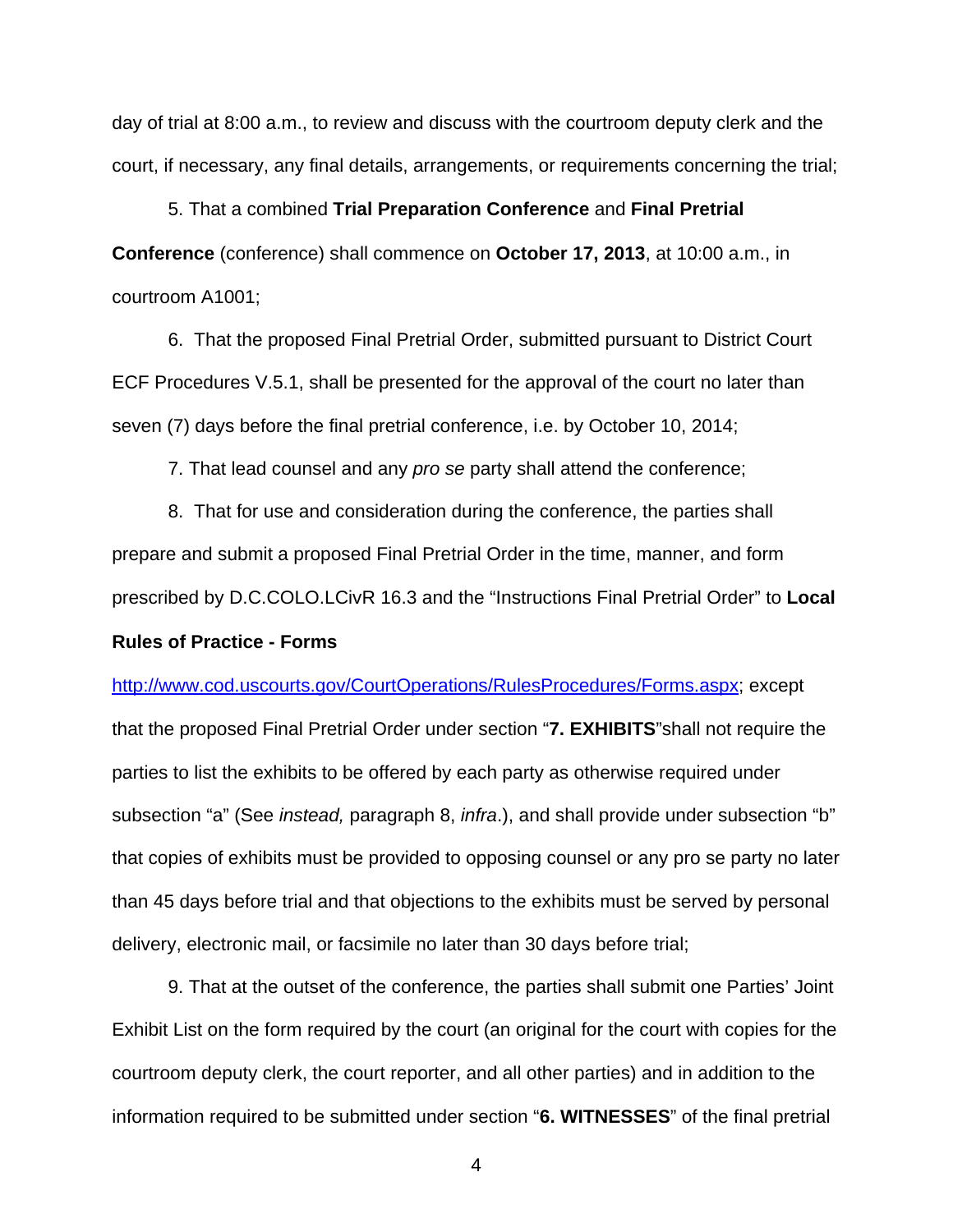order, each party shall submit on the Witness List form required by the court (an original for the court with copies for the courtroom deputy clerk and all other parties) a "will call" witness list enumerating the name and address (city or county and state only) of each witness that will be called and a "may call" witness list enumerating the name and address (city or county and state only) of each witness that may be called; provided, furthermore, that the "will call" witness list constitutes a representation on which the court and every other party may rely that the "will call" witnesses listed will be present and available to testify during trial;

10. That before commencement of jury selection, the parties shall submit to the courtroom deputy clerk the exhibits identified in their joint exhibit list (a set of original exhibits for use by the witnesses and copies for the court and all other parties);

11. That at the conference the parties shall be prepared to review and discuss, inter alia, the following:

a. the proposed Final Pretrial Order;

b. stipulated and proposed jury instructions and verdict forms;

c. voir dire questions;

d. the jury selection process and the use of juror questionnaires;

e. identification of all persons permitted to be seated at each party's table;

f. the pronunciation of problematic party's and witness' names;

g. the names or monikers that may be used when referring to a party or a

witness;

h. identification of "will call" and "may call" witnesses;

i. use of deposition testimony:

1. designation of specific testimony by page and line; and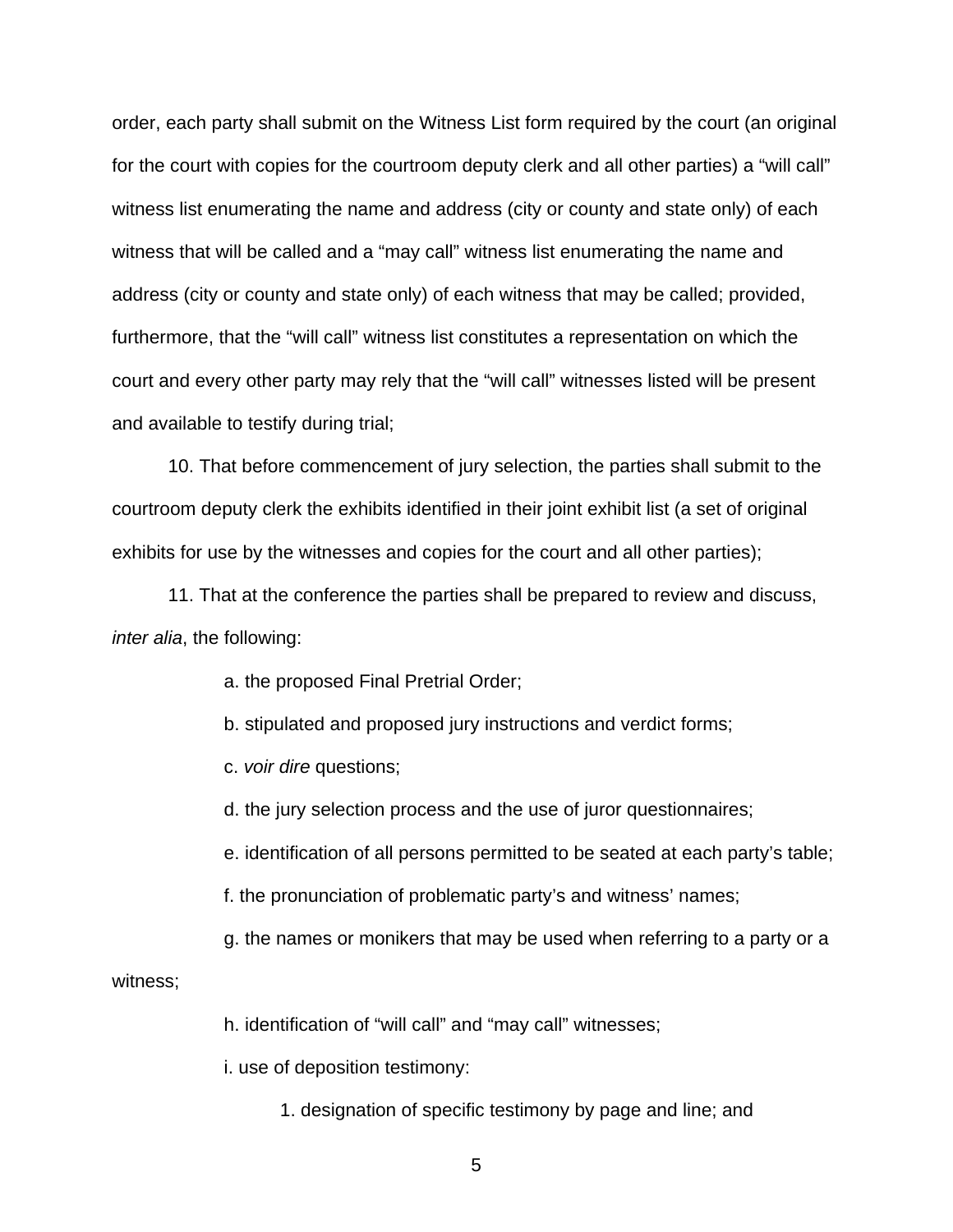2. identification of the person selected to read deposition answers;

j. use of video depositions:

1. resolution of objections;

- 2. pretrial redaction, if necessary; and
- 3. arrangements for necessary equipment to broadcast the

### deposition;

k. issues concerning witnesses and exhibits;

l. the allocation of trial time between the parties;

m. the admission of stipulated exhibits or exhibits about which there are

no objections;

n. timing of publication, if any, of trial exhibits to the jury;

o. anticipated evidentiary issues;

p. the necessity for cautionary or limiting instructions;

q. requests or requirement for trial briefs;

r. exemptions from the order of sequestration of witnesses;

s. security precautions, requirements, or issues;

t. training on the use of courtroom technology; and

u. transporting and bringing equipment, models, props, or other property

into the courthouse and courtroom for use during trial;<sup>1</sup>

12. That each side shall be permitted voir dire examination not to exceed 15

 $1$  The court has audio, video, audio-visual, evidentiary presentation, and other special equipment that may be used by the parties. A listing of available equipment can be found on the District Court's website at **http://www.cod.uscourts.gov/Judges/Judges.aspx** under "Courtroom Technology Manual for Attorneys." Arrangements for training on courtroom technology must be made with the courtroom deputy clerk, **Kathleen Finney, at (303)335-2099**, at least 14 days before trial. Notify the courtroom deputy clerk no later than **fourteen (14) days** before the date and time you need such equipment or need your own equipment to be brought through security for use in the courtroom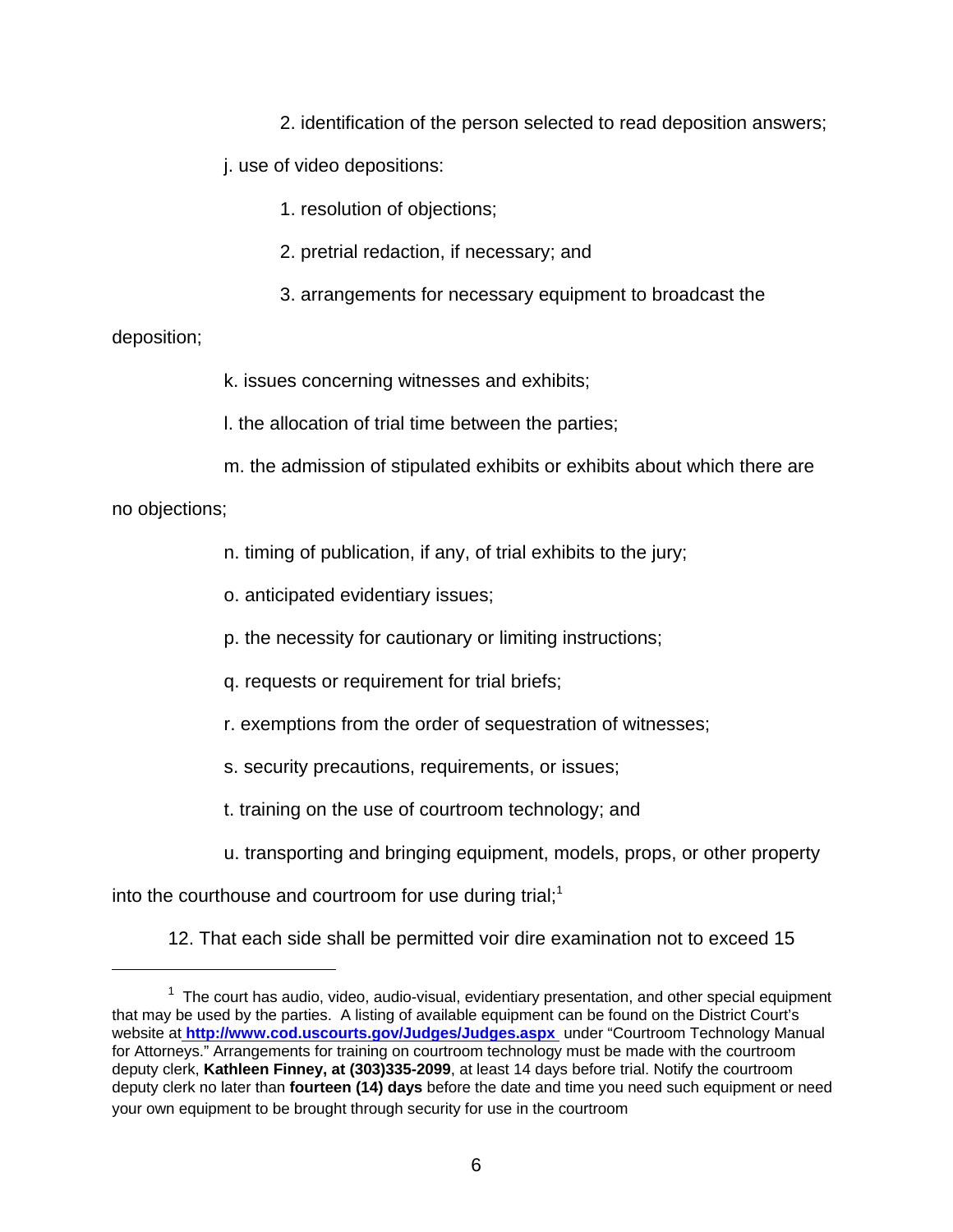minutes following voir dire examination by the court, but shall not reiterate questions previously propounded by the court or another party;

13. That unless ordered otherwise, the jurors shall not be sequestered before deliberations;

14. That trial witnesses subject to sequestration under Fed. R. Evid. 615 shall be sequestered by order entered sua sponte immediately before opening statements;

15. That opening statements shall be limited to **thirty (30)** minutes per party;

16. That the court will not engage in the examination of any witness, except to eschew plain error;

17. That pursuant to REB Civ. Practice Standard III.B.4.b., each party shall have available at trial a set of exhibits for the court, the courtroom deputy clerk, opposing counsel (one set per party), and any pro se party;

18. That objections made in the presence or hearing of the jury, i.e., so-called "speaking" objections, shall be stated as succinctly as practicable and supported by recitation of apposite authority when possible; however, neither counsel nor a pro se party shall speechify an objection in the presence or hearing of the jury [See Fed. R. Evid. 103(d)];

19. That unless interrupted by the court, in marshaling motions or objections during trial, the following sequential protocol shall be observed: objection, response, reply, ruling;

20. That to eliminate or minimize bench or sidebar conferences, each party shall be responsible to inform the courtroom deputy clerk by the conclusion of a trial day about any issue which should be considered before commencing trial on the next scheduled day of trial and at the outset of a trial day about any issue which should be